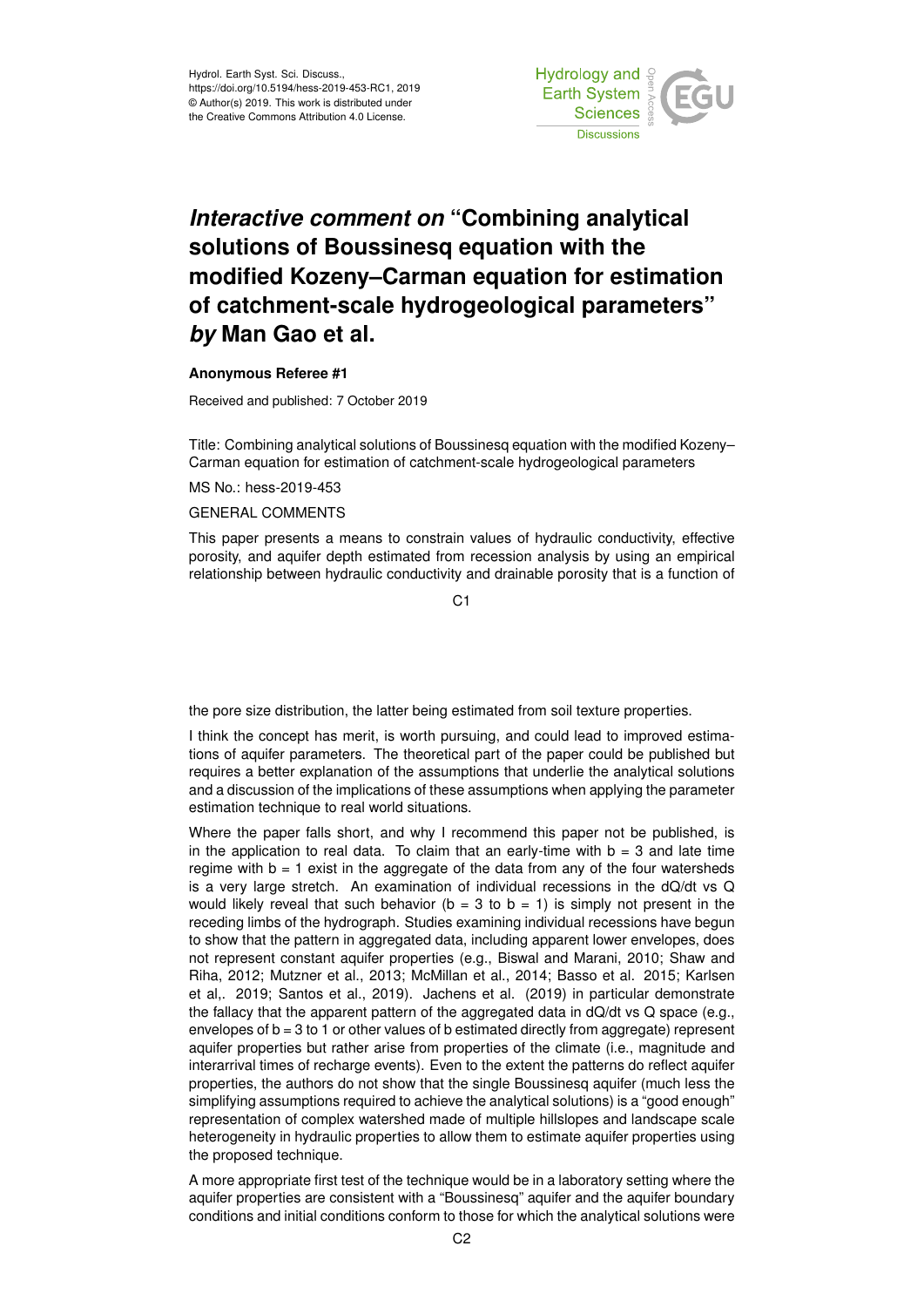derived. Another appropriate test could be for a single and well-instrumented hillslope where the boundary conditions and initial conditions can at least be measured, if not controlled. Datasets exists for both situations.

## SPECIFIC COMMENTS

53: Assumptions of the analytical solutions of Brutsaert and Nieber (1977) do not precisely include a relatively humid setting. Precisely, the solutions assume an initial saturated thickness of equal depth along the length of the hillslope. Mathematically, this could result from a spatially uniform pulse recharge to an initially dry aquifer.

58-59: This statement is incorrect. Mendoza et al (2003) did not improve the solution of Parlange et al. (2001). They simply tweaked with the lower envelope fitting technique because they didn't observe a  $b = 3$  regime.

87-89: How appropriate are these pedostransfer functions for fractured bedrock and less-weathered saprolite?

119: "x" is not the distance from the river to the hillslope ridge. This would be "B".

125-134: The authors leave out mentioning that linearization of Eq (2) is required to obtain the solutions presented here, and do not say what that linearization implies physically.

131: Eq. (3) is true as time goes to zero, or if advection is excluded, as Brutsaert (1994) states. The authors don't mention this.

136: I don't see Eq. (4) in Brutsaert (1994). Can the authors say what equation in Brutsaert (1994) this is meant to be?

153: How do the authors reconcile that fact that the  $b = 1$  here is an artifact of the linearization of the sloping Boussinesq equation and does not occur if the equation is not linearized (e.g., Bogaart et al. 2013)?

162-169: The authors may want to see Roques et al. (2019), who present an improve-

 $C<sub>3</sub>$ 

ment to Rupp and Selker (2006a).

213-214: What does these slopes, along with the aquifer depth and length, imply for the validity of the sloping and non-sloping Boussinesq and their various solutions? The "Hi" term is useful dimensionless number in this regard. See, for example, Brutsaert (2005) and Rupp and Selker (2006b).

226: Vertical vs horizontal K can be very different in bedrock. A falling head permeameter and the assumption about the shape of the wetting front made in estimating K make it not a suitable instrument for determining this. The authors should comment on possibly large errors in estimating K.

248-249 and Table 2: Are these values of drainable porosity high for bedrock and some saprolite? Can the authors compare with directly measured "f" for bedrock from other locations, to see if these values derived from the pedotransfer functions are unusually high?

252-253 and Figure 3: The recessions in Figure 3 do not support convergence to a value of 1 at late time. How do the authors reconcile the lack of data to support a lower envelope with a slope of 1with their subsequent estimation of the aquifer parameters? Clark et al. (2009) and Wang (2011) propose different conceptual models for PMRW, with at least two water sources contributing to the streamflow. Both are able to mimic the observed dQ/dt vs dQ pattern much better than can the single homogeneous Boussinesq aquifer assumed by the authors.

267-268: I would say that 35.6 days at PMRW is not relatively fast compared to 45 +/- 15 days, but well within that range. PMRW has a similar D to HMQ and WS10, so D does not explain why PMRW is "slower" than HMQ and WS10. Yet the authors use D to try to explain why SPG is

356-357: Can the authors comment on how these values for f compare to those in Brutsaert and Nieber (1977) and Brutseart and Lopez (1998)? They also calculated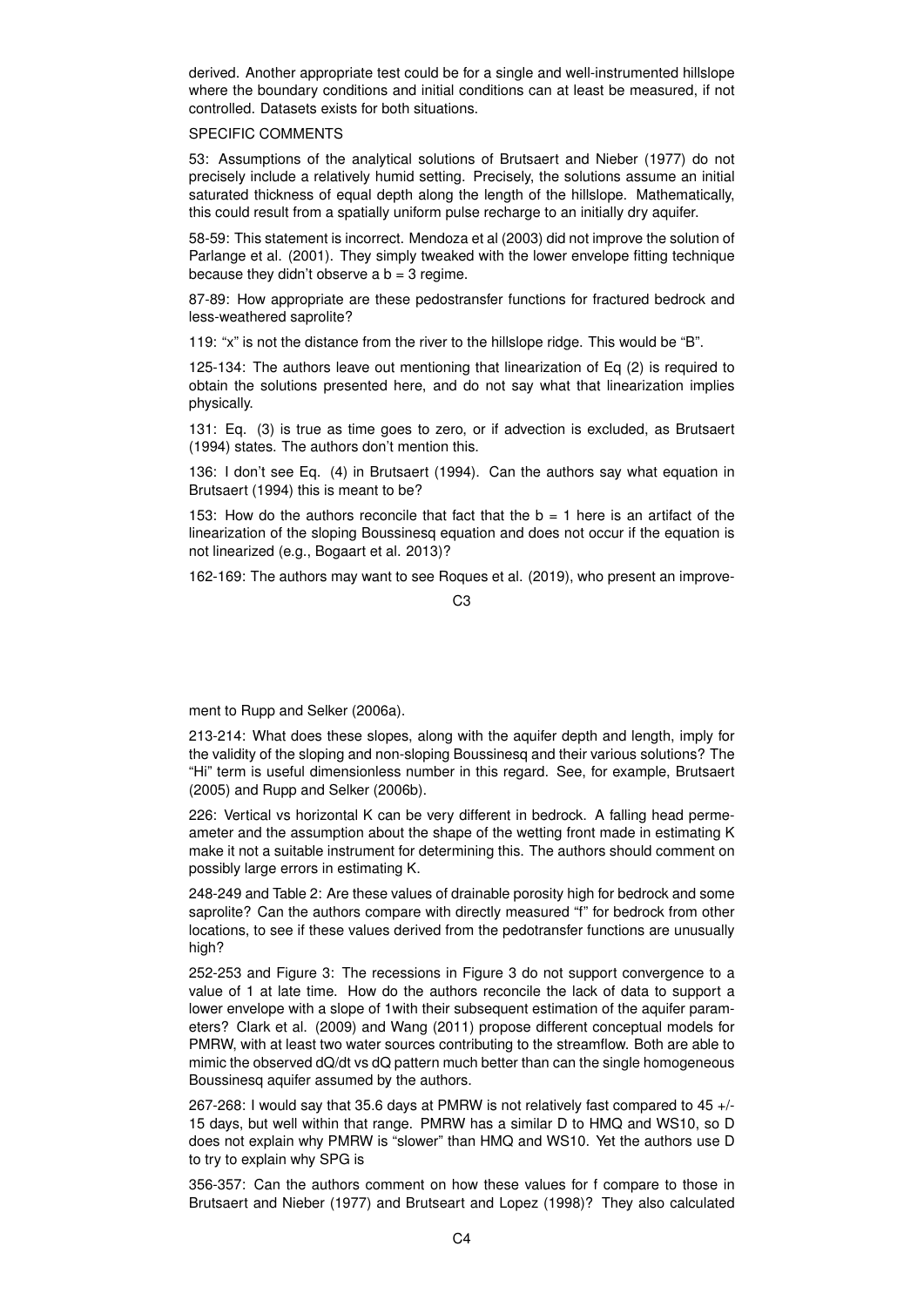values for f.

385-499: It is good that the authors consider to what degree discrepancies are due to riparian area impacts. Can the authors estimate the volume of water that must be stored to explain such discrepancies. Does it exceed riparian storage?

TECHNICAL/EDITORIAL CORRECTIONS

84: ... of a soil pore. Or maybe better it is more correct to say the distribution of hydraulic radii of soil pores.

118: ..., eta is the water table height above an impermeable layer,...

171-172: ". . .only the latest data are involved in the calculations. . ." It is not clear what this means.

200: The gamma term appears as an "r" in Eq. (19) in my pdf file.

219: Referring to any catchment as "famous" in this paper is unnecessary.

233: textures should be texture.

254-255: Should be either Brutsaert and Nieber (1977) or Brutsaert and Lopez (1998)

256 and 257: envelop should be envelope in both instances.

REFERENCES:

Bogaart, P. W., Rupp, D. E., Selker, J. S., & Van Der Velde, Y. (2013). LateâÅŘtime drainage from a sloping Boussinesq aquifer. Water Resources Research, 49(11), 7498-7507.

Basso, S., Schirmer, M. and Botter, G.: On the emergence of heavy-tailed streamflow distributions, Adv. Water Resour., 82, 98–105, doi:10.1016/j.advwatres.2015.04.013, 2015.

Biswal, B. and Marani, M.: Geomorphological origin of recession curves, Geophys.

C5

Res. Lett., 37(24), 1–5, doi:10.1029/2010GL045415, 2010.

Brutsaert, W. (1994). The unit response of groundwater outflow from a hillslope. Water Resources Research, 30(10), 2759-2763.

Brutsaert, W., & Lopez, J. P. (1998). BasinâĂŘscale geohydrologic drought flow features of riparian aquifers in the southern Great Plains. Water Resources Research, 34(2), 233-240.

Brutsaert, W., & Nieber, J. L. (1977). Regionalized drought flow hydrographs from a mature glaciated plateau. Water Resources Research, 13(3), 637-643.

Brutsaert, W. (2005), Hydrology: An Introduction, Cambridge Univ. Press, New York.

Clark, M. P., Rupp, D. E., Woods, R. A., Tromp-van Meerveld, H. J., Peters, N. E., & Freer, J. E. (2009). Consistency between hydrological models and field observations: linking processes at the hillslope scale to hydrological responses at the watershed scale. Hydrological Processes: An International Journal, 23(2), 311-319.

Jachens, E. R., Rupp, D. E., Roques, C., & Selker, J. S. Recession analysis 42 years later-work yet to be done, Hydrology and Earth System Sciences Discussions, https://doi.org/10.5194/hess-2019-205, 2019.

Karlsen, R. H., Bishop, K., Grabs, T., Ottosson-Löfvenius, M., Laudon, H. and Seibert, J.: The role of landscape properties, storage and evapotranspiration on variability in streamflow recessions in a boreal catchment, J. Hydrol., (2019), doi:10.1016/j.jhydrol.2018.12.065, 2018.

Mcmillan, H., Gueguen, M., Grimon, E., Woods, R., Clark, M. and Rupp, D. E.: Spatial variability of hydrological processes and model structure diagnostics in a 50km2catchment, Hydrol. Process., 28(18), 4896–4913, doi:10.1002/hyp.9988, 2014.

Mendoza, G. F., Steenhuis, T. S., Walter, M. T., & Parlange, J. Y. (2003). Estimating basin-wide hydraulic parameters of a semi-arid mountainous watershed by recession